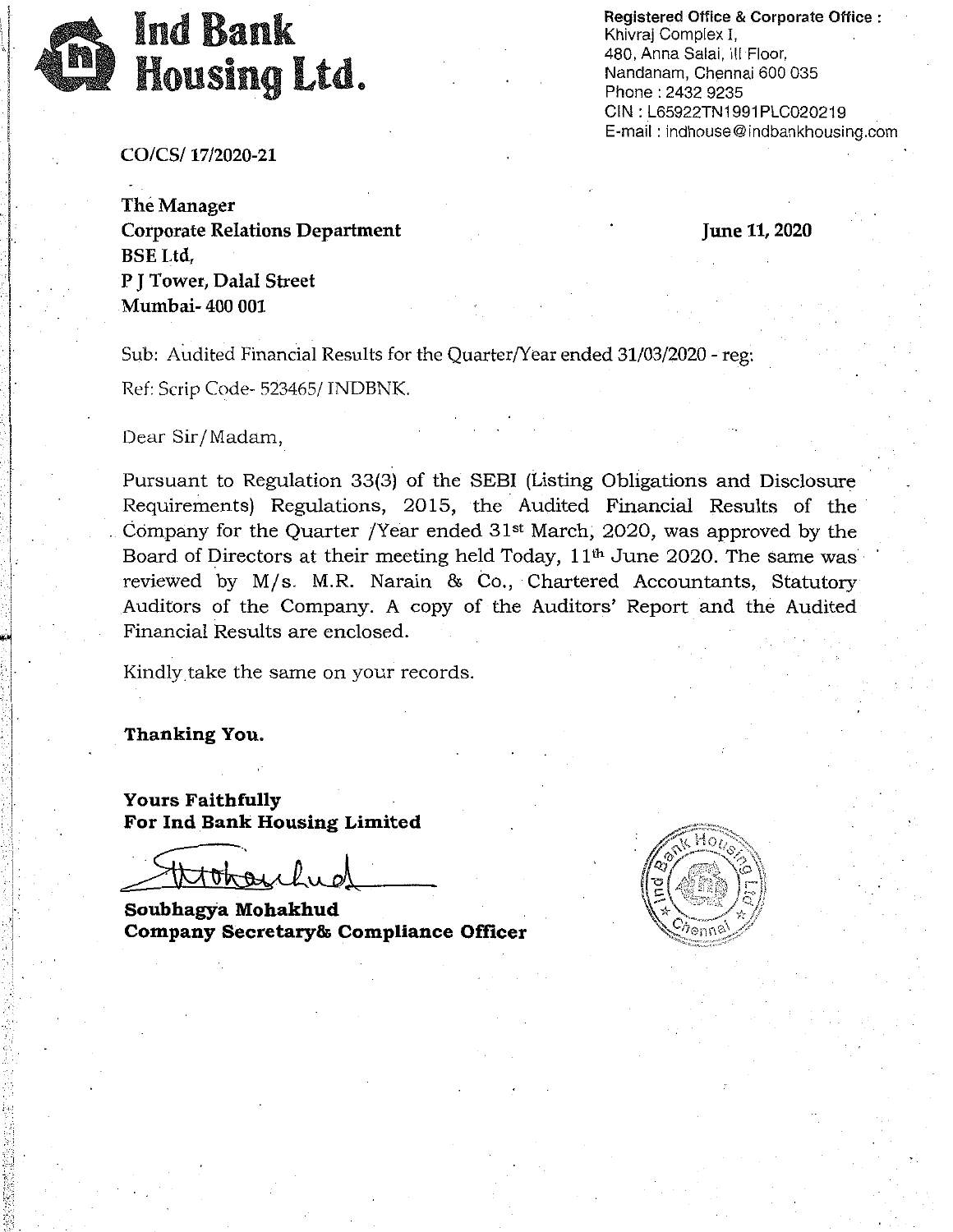#### IND BANK HOUSING LIMITED (A Subsidiary of Indian Bank)

#### Regd. Office: Third Floor, Khivraj Complex 1, No. 480, Anna Salai, Nandanam, Chennai 600035

Phone No. 24329235

".'

CIN No: L65922TN1991PLC020219 Email: indhouse@indbankhousing.com Website: www.indbankhousing.co PART Statement of Audited Financial Results for the year ended 31.03.2020

Quarter ended Vear ended '.;'.",. 3/31/2020 1 3/31/201!?  $\frac{1}{3}$ SI.<br>No. 3/31/2020 3/31/2019<br>Audited Audited Audited I Un- Audited I Audited Particulars Audited<br>Rs. Lakhs *<sup>z</sup> i '* 1 ~evenue fr()\_m.gp~~a\_t:~~n~ ..\_\_ ..... ...*\_li}~~ 1\_3\_.0\_0* \_}0.8 \_\_8\_j~ ---;.\_ 49.90 56.85 2 Other Income 309.55 0.02 3.59  $309.74$   $9.80$ 3 !otal Re~~nu~\_j1+~ . ...\_\_ .\_ ..\_. \_\_.\_\_ .\_\_ -=-3\_21\_.-'--70+.\_\_ -=-13\_:\_:•..::\_02=t-\_\_ -=-34\_.\_:\_47+\_ \_\_\_:.\_\_;\_c\_\_:....:.1 \_=\_\_=\_ 3 Total Revent<br>4 Expenditure 66.65 (a) Cost of Services 0.00· 0\_00 0.00 (a) Cost of Services<br>
(b). Purchases of Stock-in-Trade 0.00 0.00 0.00 0.00 0.00 0.00 0.00 0.00 0.00 0.00  $0.00$  0.00 0.00 (c) Changes in inventories of finished goods work-in-  $0.00$  0.00 \_\_ progress and Stock-in-Trade  $72$   $716$   $792$   $792$   $792$   $792$   $792$   $792$   $792$   $792$   $792$   $792$   $792$   $792$   $792$   $792$   $792$   $792$   $792$   $792$   $792$   $792$   $792$   $792$   $792$   $792$   $792$   $792$   $792$   $792$   $792$   $792$   $792$   $792$   $792$   $792$   $792$  (d) Employee Benefits Expense  $0.00$  0.00 0.00 0.00 0.00 (e) Finance Costs  $0.00$  0.00 0.00 0.00 0.00 (i) Payment under Right to Recompense  $\frac{0.00}{0.00}$  $0.00$  0.00 0.00 0.00 0.00 (ii) Others Finance Costs - Total<br>
(f) Depreciation and Amortization expenses<br>
(f) Depreciation and Amortization expenses<br>
(f) Depreciation and Amortization expenses<br>
(d) 0.08<br>
0.08<br>
0.08<br>
0.09<br>
0.20<br>
0.31<br>
0.83 ..\_.lg19~~~\_r ~xp\_e\_n~~\_s\_.. .~.- ..--- ..------\_t\_----j-----+---~---1-----t.-------j Postage & Telephones *\_\_ \_ \_ . \_ ~," \_.\_..-:-~:Q?\_ ..* 0\_.\_08-+- 9~1 O\_.2.\_9.j 2.\_~---t1 Postage & Telephones<br>Provision for Non Performing Assets/Write off (357.20) (0.02) (46.11) (363.12) (46.11)  $\frac{1}{100}$  .  $\frac{1}{100}$  .  $\frac{1}{100}$  .  $\frac{1}{100}$  .  $\frac{1}{100}$  .  $\frac{1}{100}$  .  $\frac{1}{100}$  .  $\frac{1}{100}$  .  $\frac{1}{100}$  .  $\frac{1}{100}$  .  $\frac{1}{100}$  .  $\frac{1}{100}$  .  $\frac{1}{100}$  .  $\frac{1}{100}$  .  $\frac{1}{100}$  .  $\frac{1}{100}$ 391.01<br>33.88  $\frac{1}{2}$ ....  $\frac{1}{2}$   $\frac{1}{2}$   $\frac{1}{2}$   $\frac{1}{2}$   $\frac{1}{2}$   $\frac{1}{2}$   $\frac{1}{2}$   $\frac{1}{2}$   $\frac{1}{2}$   $\frac{1}{2}$   $\frac{1}{2}$   $\frac{1}{2}$   $\frac{1}{2}$   $\frac{1}{2}$   $\frac{1}{2}$   $\frac{1}{2}$   $\frac{1}{2}$   $\frac{1}{2}$   $\frac{1}{2}$   $\frac{1}{2}$   $\frac{1}{2$ Total Other Expenses<br>Total Expenses  $19.83$   $0.67$   $0.67$   $0.67$   $0.67$   $0.67$   $0.67$   $0.67$   $0.67$   $0.67$   $0.67$   $0.67$   $0.67$   $0.67$   $0.67$   $0.67$   $0.67$   $0.67$   $0.67$   $0.67$   $0.67$   $0.67$   $0.67$   $0.67$   $0.67$   $0.67$   $0.67$   $0.67$   $0.67$   $0.67$   $0.67$   $0.$ 41.66  $5 - 5 + 11 = -1$  $(1.81)$   $(1.81)$   $(1.81)$   $(1.81)$   $(1.81)$ 280.04 -- ~L-."-----..-----~---------t----.--+------j----\_+\_---\_+\_---\_\_t  $\frac{1}{2}$  Exceptional items  $\frac{1}{2}$   $\frac{1}{2}$   $\frac{1}{2}$   $\frac{1}{2}$   $\frac{1}{2}$   $\frac{1}{2}$   $\frac{1}{2}$   $\frac{1}{2}$   $\frac{1}{2}$   $\frac{1}{2}$   $\frac{1}{2}$   $\frac{1}{2}$   $\frac{1}{2}$   $\frac{1}{2}$   $\frac{1}{2}$   $\frac{1}{2}$   $\frac{1}{2}$   $\frac{1}{2}$   $\frac{1}{2}$   $\frac$ 6 Exceptional items  $\begin{array}{|l|c|c|c|c|c|}\n\hline \text{Exceptional items} & & & & 0.00 & & 0.00 & & 0.00 \\
\hline \text{Profit/(Loss) before tax (5-6)} & & & & 280.04 & (1.81) & 24.80 & 274.47 & 13.24 \\
\hline \end{array}$ 7  $\frac{1}{\sqrt{2}}$  Tax Experimental Association of the set of the set of the set of the set of the set of the set of the set of the set of the set of the set of the set of the set of the set of the set of the set of the set of 8 (a) Current.Ta.?<..:.\_\_ --l\_~--=..:..:...;:+ -=-:\_=-=+ \_\_ --=O:.:\_.O:..:O+-\_\_ \_:cO'\_=.O\_=\_O~-\_-=1:::.2.:.=9-=-0 i---'----l-'-(b...!.)\_D\_eferred\_T\_a\_x -t- -t- I--\_\_ ~\_\_+\_---'O::-:-.O::..:O+-\_\_ -=O:.:\_.O=-=-0l  $\frac{1}{2}$  Prior years 0.000 0.000 0.000 0.000 0.000 0.000 0.000 0.000 0.000 0.000 0.000 0.000 0.000 0.000 0.000 0.000 0.000 0.000 0.000 0.000 0.000 0.000 0.000 0.000 0.000 0.000 0.000 0.000 0.000 0.000 0.000 0.000 0.000 0  $\frac{d}{d\theta}$ 9 Profit/(Ioss) for the-"p:.\_::e.:..r\_i-=-od.::.:....>.;(7\_-.::.!8)<-- I-\_...:::..::c.=..:...::-'-I ==l-\_--=2\_,:\_4.:.::8-=.0I--\_-=27-,--4::\_:\_.4\_.:.;7+-\_ \_\_\_\_;1=.:3::..::.2;:\_:4 d. 280.04  $\begin{array}{|c|c|c|c|c|c|c|c|c|}\n\hline\n9 & \text{Profit/(loss) for the period (7-8)} & & \text{280.04} & & \text{(1.81)} & \text{24.80} & \text{274.47} & \text{13.24} \\
10 & \text{Other comprehensive Income} & & & 0.00 & & 0.00 & & 0.00 & & 0.00 \\
\hline\n\end{array}$ 10A ltems that will not be reclassified to profit or loss (a) Remeasurements of the defined benefit plans  $0.00$  $0.00$  $0.00$ 0.00  $0.00$ 10B Items that may be reclassified to profit or loss  $0.00$  $0.00$  $0.00$ 0.00  $0.00$ 11 Total Other Comprehensive Income  $0.00$  $0.00$  $0.00$  $0.00$  $0.00$ 12 Total Comprehensive Income for the period 280.04  $(1.81)$ 24.80 274.47 13.24  $(9 + 11)$ 13 Paid up equity share capital 1000.00 1000.00 1000.00 1000.00 1000.00 (Face value per share - Rs. 10/-) Reserves excluding revaluation reserves (as per 14 583.17 583.17 583.17 583.17 583.17 balance sheet of previous accounting year) Earnings Per Share (EPS) (Rs) 15 (a) Basic & diluted EPS before Extraordinary items 2.80  $(0.02)$ 0\_25 2.74 0.13 ----~~·-~~~~----~---~~-~I-------I--------~-------4---~\_+----1 for the period, for the year to date and for the  $-$  previous year (not annual)  $\frac{1}{2}$ (b) Basic & diluted EPS after Extraordinary items 2.80 (0.02) 0.25 2.74 0.13

*f* (or the period, for the year to date and for the<br>{previous year (not annualised)

 $\left(\bigotimes_{i=1}^{\infty}\frac{\left(\bigotimes_{i=1}^{\infty}f\right)}{x_i}\right)$ 

**TANGER COMPANY**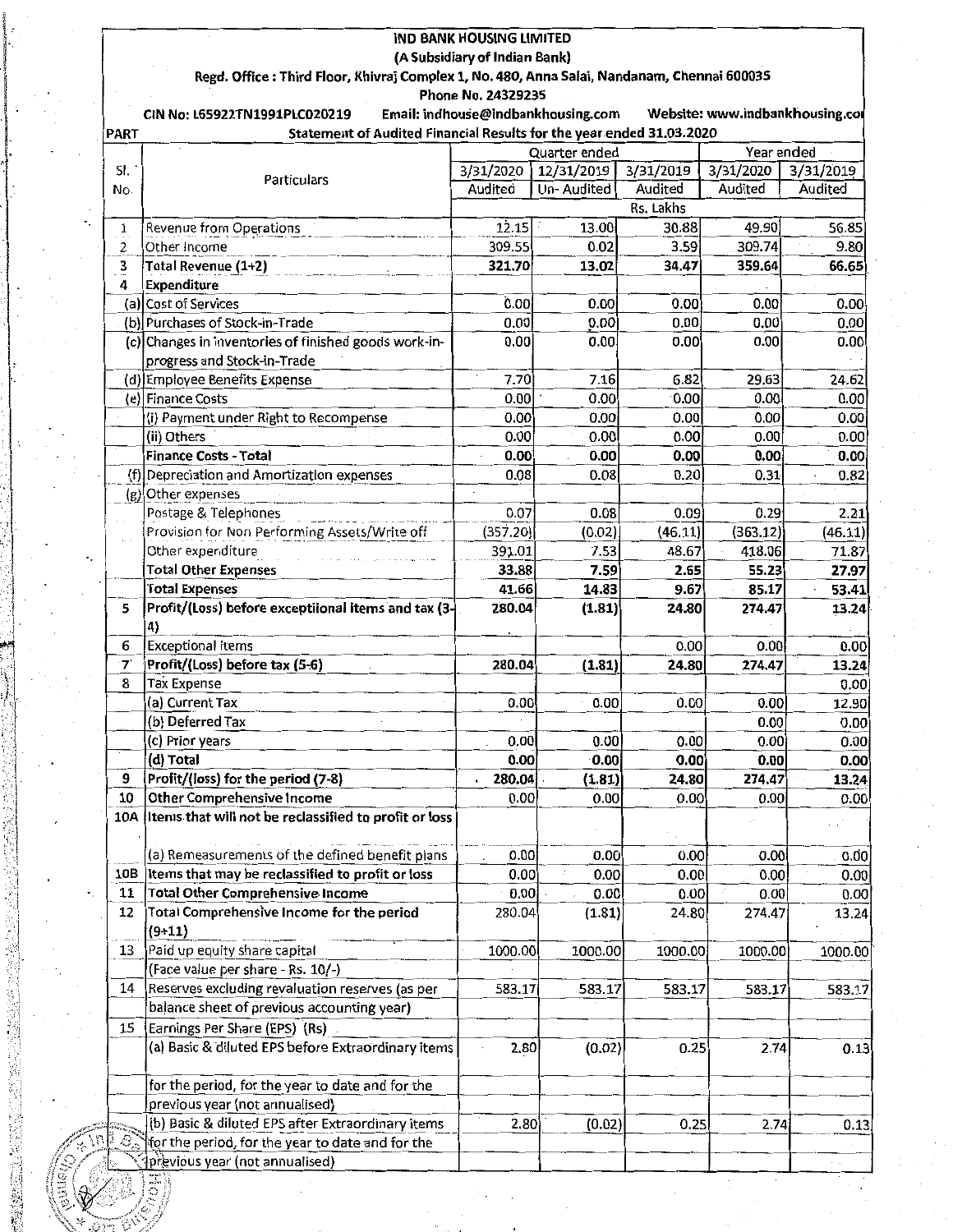| SI.N | <b>STATEMENT OF ASSETS AND LIABILITIES</b><br>Particulars                                       | As on<br>As on   |                  |
|------|-------------------------------------------------------------------------------------------------|------------------|------------------|
| 0.   |                                                                                                 | 31.03.2020       | 31.03.2019       |
|      |                                                                                                 | Rs.Lakhs         |                  |
| А    | Assets                                                                                          |                  |                  |
|      | 1 Non Current Assets                                                                            |                  |                  |
|      | (a) Property, plant and equipment                                                               | 0.18             | 0.49             |
|      | (b) Capital work-in-progress<br>(c) Investment property                                         |                  |                  |
|      | (d) Goodwill                                                                                    |                  |                  |
|      | (e) Other intangible assets                                                                     |                  |                  |
|      | (f) Intangible assets under development                                                         |                  |                  |
|      | (i) Biological assets other than bearer plants                                                  |                  |                  |
|      | (i) investments accounted for using equity                                                      |                  |                  |
|      | method                                                                                          |                  |                  |
|      | Sub total - Non Current Assets                                                                  | 0.18             | 0.49             |
|      | <b>Non Current Financial Assets</b>                                                             |                  |                  |
|      | (a) Non-current investments<br>(b) Trade receivables, non-current                               | 0.85             | 1.27             |
|      | (c) Loans, non-current                                                                          |                  |                  |
|      | (d) Other non-current financial assets                                                          |                  |                  |
|      | Sub total - Non Current Financial Assets                                                        | 0.85             | 1.27             |
|      | Deferred tax assets (net)                                                                       |                  |                  |
|      | Other non-current assets                                                                        | 463.45           | 479.46           |
|      | <b>Total Non-Current Assets</b>                                                                 | 484.48           | 481.22           |
|      | 2 Current Assets                                                                                |                  |                  |
|      | inventories                                                                                     | 0.00             | 0.00             |
|      | <b>Current Financial Asset</b>                                                                  |                  |                  |
|      | (a) Current investments                                                                         |                  |                  |
|      | (b) Trade receivables                                                                           |                  |                  |
|      | (c) Cash and Cash equivalents                                                                   | 559.53           | 604.82           |
|      | (d) Bank balance other than Cash & Cash                                                         |                  |                  |
|      | Equivalents<br>(e) Loans, Current                                                               | 0.15             | 0.24             |
|      | (f) Other current financial assets                                                              | 0.81             | 0.13             |
|      | Sub total - Current Financial Assets                                                            | 560.49           | 605.19           |
|      | Current tax assets (net)                                                                        | 0.00             | 0.00             |
|      | Other current assets                                                                            | 32.59            | 24,48            |
|      | <b>Total current assets</b>                                                                     | 593.08           | 629.67           |
|      | Non-current assets classified as held for sale                                                  |                  |                  |
|      | Requiatory deferral account debit balances                                                      |                  | 1110.89          |
| в    | <b>Total - Assets</b><br><b>Equity and Liabilities</b>                                          | 1077.56          |                  |
|      | 1 Equity!                                                                                       |                  |                  |
|      | (a) Equity attributable to owners of parent                                                     |                  |                  |
|      | (b) Equity Share Capital                                                                        | 1000.00          | 1000.00          |
|      | (c) Other Equity                                                                                | (12900.06)       | (13174.53)       |
|      | (d) Non controlling interest                                                                    |                  |                  |
|      | <b>Total Equity</b>                                                                             | (11900.06)       | (12174.53)       |
|      | 2 Liabilities                                                                                   |                  |                  |
|      | Non Current Liabilities                                                                         |                  |                  |
|      | Non Current Financial Liabilities                                                               |                  |                  |
|      | (a) Borrowings, non-current                                                                     | 12900.00         | 12900.00         |
|      | (b) Trade payables, non-current                                                                 | 0.00             | 309.50           |
|      | (c) Other non-current financial liabilities<br><b>Total - Non Current Financial Liabilities</b> | 55.70            | 5570<br>13265.20 |
|      | (a) Provisions, non-current                                                                     | 12955.70<br>3.62 | 3.00             |
|      | (b) Deferred tax liabilities (nel)                                                              | 0.00             | 0.00             |
|      | (c) Deferred government grants, Non-current                                                     | 0.00             | 0.00             |
|      | (d) Other non-current liabilities                                                               | 0.00             | 0.00             |
|      | <b>Total non-current liabilities</b>                                                            | 3.62             | 3.00             |
|      | <b>Current liabilities</b>                                                                      |                  |                  |
|      | <b>Current financial liabilities</b>                                                            |                  |                  |
|      | Borrowings, current                                                                             | 0.00             | 0.00             |
|      | Trade payables, current                                                                         | 12.30            | 13.44            |
|      | Other current financial liabilities                                                             | 0.00             | 0.00             |
|      | <b>Total current financial liabilities</b>                                                      | 12.30            | 13.44            |
|      | Other current liabilities                                                                       | 6.00             | 3.78             |
|      | Provisions, current                                                                             | 0.00             | 0.00             |
|      | Current tax liabilities (Net)                                                                   | 0.00             | 0.00             |
|      | Deferred government grants, Current                                                             | 0.00             | 0.00             |
|      | <b>Total current liabilities</b>                                                                | 6.00             | 3.78             |
|      | Liabilities directly associated with assets in<br>disposal group classified as held for sale    | 0.00             | 0.00             |
|      | Regulatory deferral account credit balances                                                     | 0.00             | 0.00             |
|      |                                                                                                 |                  |                  |
|      |                                                                                                 |                  |                  |
|      | and related deferred tax liability<br><b>Total liabilities</b>                                  | 12977.62         | 13285.42         |

1 The above results were reviewed by the Audit Committee and Pursuant to the recommendations *at* the Audit

Committee, the Board of the Board of the Board Committee and Pursuant to the recommendations of the Audit วmmittee, the Board of Directors has approved the audited Financial Results of the Company as per Indian<br>:counting Standards (IND AS) in their Meeting held on 11.06.2020 for the quarter and financial year ended 31st<br>arch

Board took note of the Statutory Auditors' Report on the Audited Financial Results of the Company for the Quarter<br>Financial Year ended 31st March 2020 and declaration in respect to Audit Report with Unmodified Opinion to t Audited Financial Results for the Financial Year ended 31st March 2020.

3 The only business activity of the Company is housing finance and hence no segment reporting has been done

evious year's figures are regrouped and reclassified wherever necessary, to confirm to the current years classificati<br>Ie figures for the quarter ended 31.03.2020 are the balancing figures between unaudited figures unto the

ided 31.12.2019 and the published year to date figures upto the period ended 31.03.2020 of the current financial 3 The Company determines lite allowance tor losses as Nil (zero) based on historical experience adjusted to reflect current and estimated future economic conditions relating to the areas in which the Company deals with and the

pany does not operate in any other countries. In calculating expected loss, the Company has also considered.<br>rant information/details estimate the probability of default in future and has taken into account estimates of opssible effect from the pandemic relating to COVID-19.

or IND BANK HOUSING LTD



:..;:::.

i.<br>Co

i<br>A

PLACE: CHENNAI<br>DATE : 11.06.2020

 $\sim$  Second second second second second second second second second second second second second second second second second second second second second second second second second second second second second second second SESHA SAI PLVK) **MANAGING DIRECTOR**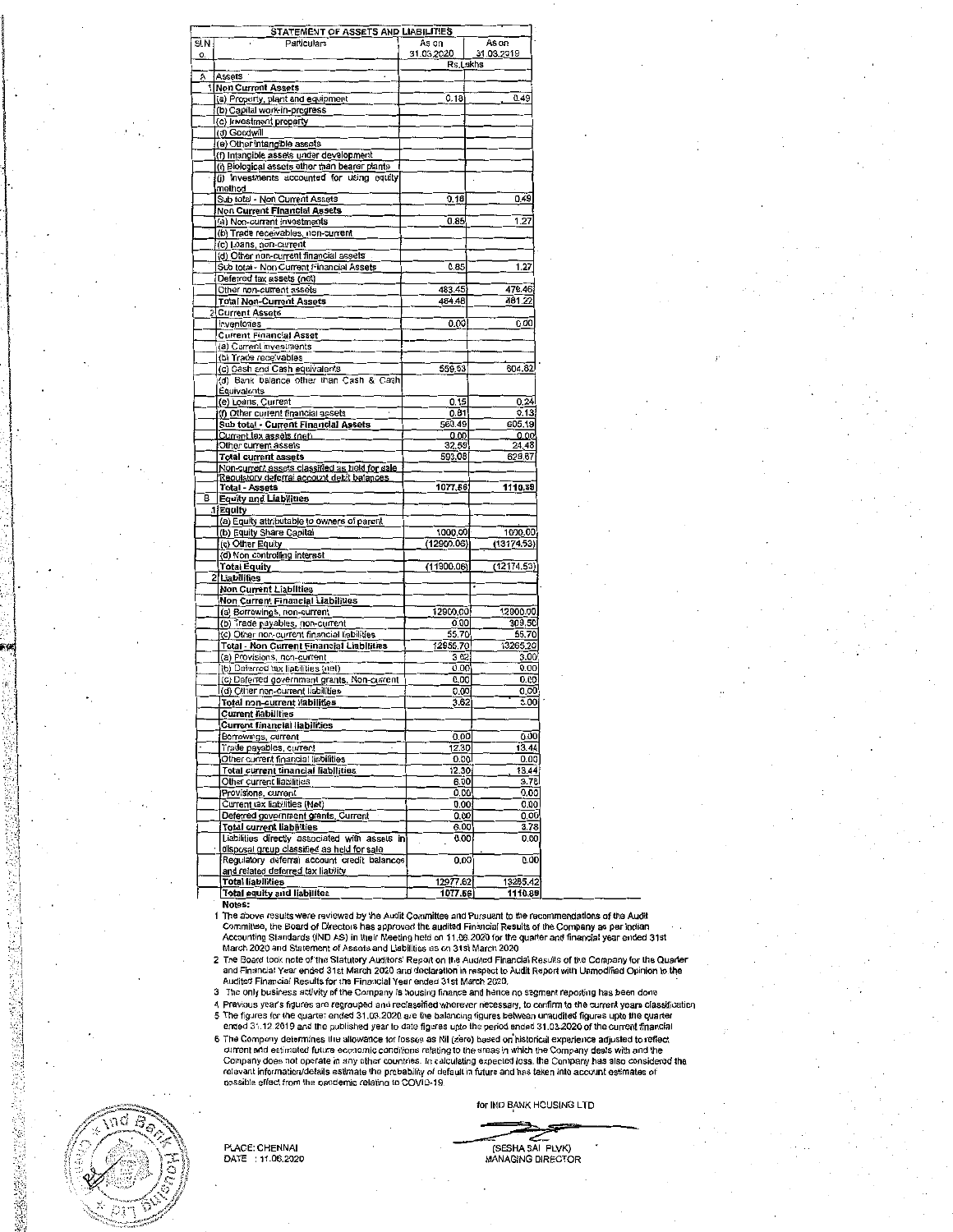| CASH FLOW STATEMENT AS ON 31-03-2020 |  |
|--------------------------------------|--|

| Particulars                                              |              | YE 31.03.2020             | YE 31.03.2019            |
|----------------------------------------------------------|--------------|---------------------------|--------------------------|
| A.Cash Flow from Operating Activities                    |              | in Rs.                    | in Rs.                   |
| Profit / loss after tax                                  |              | 27,447,038                | 1,324,447                |
| Adjustment for                                           |              |                           |                          |
| Profit/loss on sale of fixed assets                      |              | $-3,195$                  | ÷,                       |
| Depreciation                                             |              | 30,930                    | 81,971                   |
| Provision addition / (reversal) - Investments            |              | (592, 808)                | 41,204                   |
| Dividend income                                          |              |                           |                          |
| Interest Income                                          |              | $-4,120$                  | -4,018                   |
| Loss on sale of investments                              |              | 609,865                   | 2,337                    |
| Gain on fair value of investments                        |              | (2,600)                   | (1,690)                  |
|                                                          |              |                           |                          |
| Operating profit before working capital changes          |              | 27,485,110                | 1,444,251                |
| Decrease)/(increase) in non-current assets               |              | (398, 415)                | (620, 045)               |
| Decrease)/(increase) in Loans (assets)                   |              | (8,796)                   | 17,691                   |
| Decrease)/(increase) in other current assets * 1         |              | (879, 420)                | (579,062)                |
| (Decrease)/mcrease Trade payable non-CL                  |              | (30,950,097)              | (268,981)                |
| (Decrease)/increase Other non-CL                         |              |                           | (1,470,090)              |
| (Decrease)/increase in Provision non-CL *                |              | 62,114                    | 25,684                   |
| (Decrease)/increase in Tradepayable -CL                  |              | (113,960)                 | (398,506)                |
| (Decrease)/increase in Provision -CL                     |              | 222,092                   |                          |
| Cash generated from operations                           |              | (4,581,372)               | (1, 849, 058)            |
| Net Income Tax paid/refund                               |              |                           |                          |
| Cash generated from operations                           | A            | (4, 581, 372)             | (1,849,058)              |
| <b>B.Cash flow from investing operations</b><br>$\cdots$ |              |                           |                          |
| Purchase of fixed assets                                 |              | u,                        | (14,600)                 |
| Sale of fixed assets                                     |              | 20,792                    |                          |
| Dividend income                                          | ä,           | $\mathbf{u} = \mathbf{0}$ | $\overline{\phantom{a}}$ |
| Interest Income                                          |              | 4,120                     | 4,018                    |
| Investments sold                                         |              | 26,686                    | 50,000                   |
| Investments written off                                  | ä,           | i,<br>ä,                  |                          |
| Investment purchased                                     |              |                           | (50,075)                 |
| Cash from investment acitivites                          | B            | 51,598                    | (10, 657)                |
| C.Cash flow from financing acitivties                    |              |                           |                          |
| Proceed from borrowings                                  |              |                           | $\cdot$ .                |
| Public deposit paid                                      |              |                           |                          |
|                                                          | $\mathbf{C}$ | $\ddot{\phantom{a}}$      |                          |
| Cash used in financing acitivties                        |              | ÷.                        | $\overline{\phantom{a}}$ |
| Net increase in cash and cash equivalent (A+B+C)         |              | (4,529,774)               | (1,859,715)              |
| Cash & Cash equivalent - opening                         |              | ×,<br>60,482,494          | 62,342,209               |
| Cash & Cash equivalent - closing                         |              | 55,952,720                | 60,482,494               |

\* Net of Bad Debts Written off and withdrawal of provision of Rs.35718334 and HS.36311831 respectively.



\'

ා

'j

I

 $\overline{\phantom{a}}$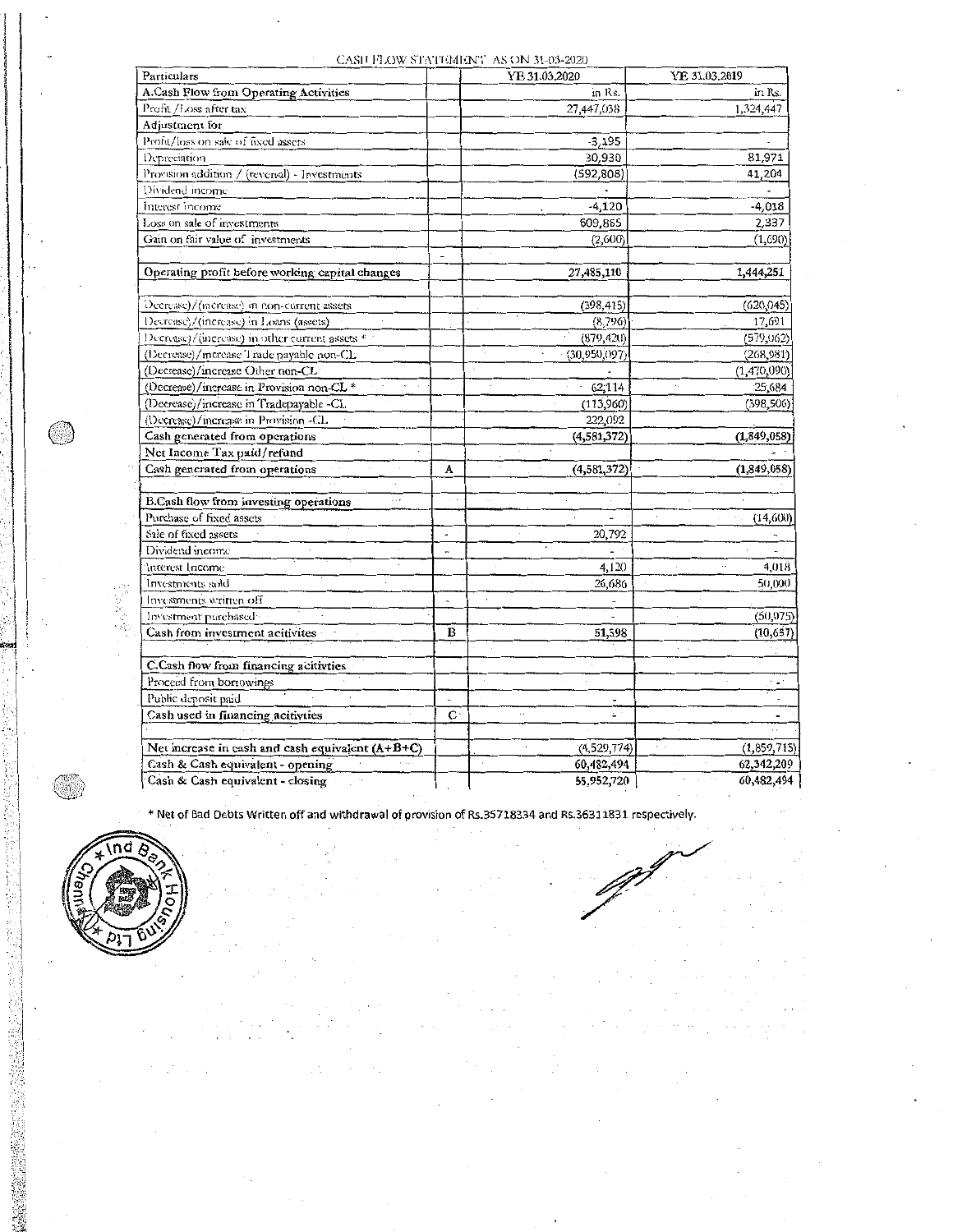# M.R.NARAIN & CO., CHARTERED ACCOUNTANTS

No.1, Moholingam Street, Mahalingapuram, Chennoi - 600 *Os4.* Tel: 91 - 44 - 4308 1246, 4308 1247. To E-mail: email@mrnoroin.net

The Members, Ind Bank Housing Limited (CIN: L65922TN1991 PLC020219) Third Floor, Khivraj Complex 1, No.480, Anna Salai, Nandanam Chennai - 600035

Dear Sir,

 $\mathbf{I}$ 

"':'  $\cdot$ .

> $\mathbb{L}$ ':"·1 ~.' . :

原东 医皮肤皮炎

': ..'

 $1000$  -  $1000$   $\alpha$ 

## INDEPENDENT AUDITORS' REPORT

## Report on the Audit of the Standalone Financial statements

## Opinion

We have audited the accompanying standalone Ind AS financial statements of IND BANK HOUSING LIMITED ("the company") which comprises the Balance Sheet as at *315t* March, 2020, the Statement of Profit and Loss Account (including other comprehensive income, the Cash Flow Statement and statement of changes in Equity for the year then ended and summary of significant accounting policies and other explanatory information) herein after referred to as "standalone Ind AS financial statements".

In our opinion and to the best of our information and according to the explanations given to us, the aforesaid Ind AS financial statements give the information required by the Act in the manner so required and give a true and fair view in conformity with the accounting principles generally accepted in India, including Ind AS of the financial position of the company as at 31st March 2020 and its financial performance including other comprehensive income, its cash flow and the changes in equity for the year ended on that date.

#### Basis of Opinion

We conducted our audit in accordance with the Standards on Auditing specified under Sec.143(10) of the Act. Those standards require that we comply with ethical requirements and plan and perform the audit to obtain reasonable assurance about whether the financial statements are free from material misstatement. Our responsibility is to express an opinion on these financial statements based on our Audit. We have taken into account the provisions of the Act, the accounting and auditing standards and matters which are required to be included in the audit report under the provisions of the Act and the Rules made there under. We are independent of the company in accordance with the Code of Ethics issued by ICAI together with the independence requirements that are relevant to our audit under the provisions of the Act and the Rules made there under , and we have fulfilled our other ethical responsibilities in accordance with these requirements and the ICAI's Code of Ethics. We believe that the audit evidence we have obtained is sufficient and appropriate to provide a basis for our audit opinion on the standalone financial statements.

**CHENN**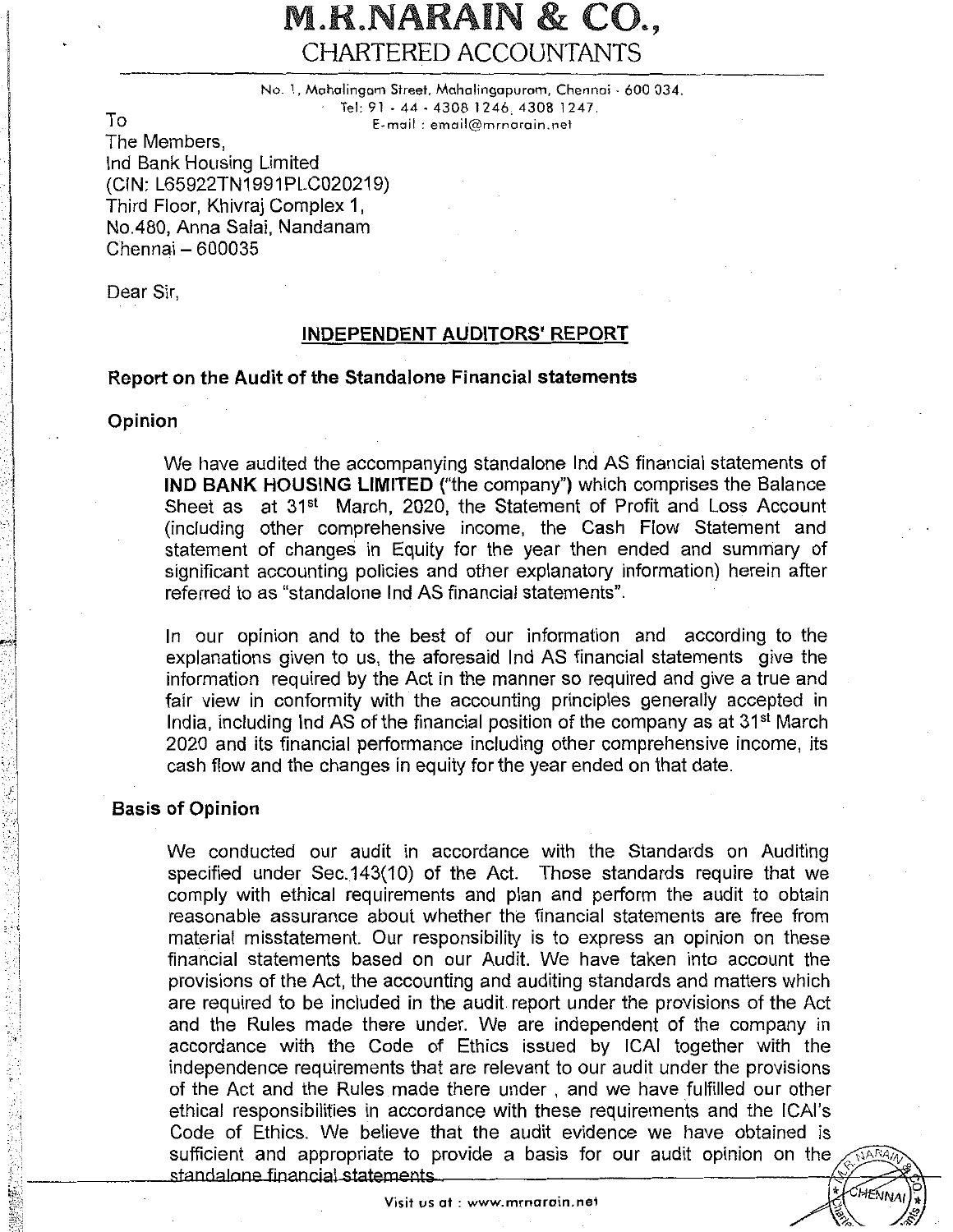HARTERED ACCOUNTANTS

~'.

'.,'

| <b>ILCA MAMILIMALICIS</b> |                                        |                                                                                                                                                                                                                                         |  |  |  |  |
|---------------------------|----------------------------------------|-----------------------------------------------------------------------------------------------------------------------------------------------------------------------------------------------------------------------------------------|--|--|--|--|
| SI. No                    | <b>Key Matters</b>                     | <b>Auditor's Response</b>                                                                                                                                                                                                               |  |  |  |  |
|                           | Pending<br>litigations                 | the company has disclosed the impact of pending<br>litigations on its financial position in its financial statements<br>as disclosed vide Note No. 24(I) to the financial<br>statements.                                                |  |  |  |  |
| 2(a)                      | Income-Tax<br><b>Dispute</b>           | Income-Tax of Rs.432 Lakhs for the Assessment Year:<br>1999-2000 which is pending before Madras High Court -<br>as disclosed vide Note No. 24(i) to the financial<br>statements.                                                        |  |  |  |  |
| 2(b)                      | Interest on<br>Interest tax<br>refunds | Amount of Rs.241 lakhs for the interest tax assessment<br>years 1993-94, 1994-95, 1997-98, 1998-99 and 2000-01<br>which are pending before the Income tax department - as<br>disclosed vide Note No. 24(p) to the financial statements. |  |  |  |  |

## Management's Responsibility for the Financial Statements

The Company's Board of Directors is responsible for the matters stated in Section 134(5) of the Companies Act, 2013 ("the Act") with respect to the preparation and presentation of these Ind AS financial statements that give a true and fair view of the financial position, financial performance, and cash flows and changes in equity of the Company in accordance with the Accounting principles generally accepted in India, including the Accounting Standards specified under Section 133 of the. Act, read with Rule 7 of the Companies (Accounts) Rules, 2014. .

This responsibility also includes maintenance of adequate accounting records in accordance with the provisions of the Act for safeguarding the assets of the company and for preventing and detecting frauds and other irrequiarities ; selection and application of appropriate accounting policies; making judgments and estimates that are reasonable and prudent and design, implementation and maintenance of adequate internal financial controls, that were operating effectively for ensuring the accuracy. and completeness of the accounting records, relevant to the preparation and presentation of the financial statements that give a true and fair view and are free from material misstatement, whether due to fraud or error.

The Board of Directors are responsible for overseeing the company's financial reporting process

## Auditor's Responsibility

An audit involves performing procedures to obtain audit evidence about the amounts and the disclosures in the standalone lnd AS financial statements. The procedures selected depend on the auditor's judgment, including the . assessment of the risks of material misstatement of the financial statements, whether due to fraud or error. In making those risk assessments, the auditor considers internal financial controls relevant to the Company's preparation of the standalone Ind AS financial statements that give a true and fair view in order to design audit procedures that are appropriate in the circumstances. An audit also includes evaluating the appropriateness of the accounting policies used and the reasonableness of the accounting estimates made by the ' company's Directors, as well as evaluating the overall presentation of the: ompany's Directors, as well as evalu-<br>ondelone lod AS financial statements.

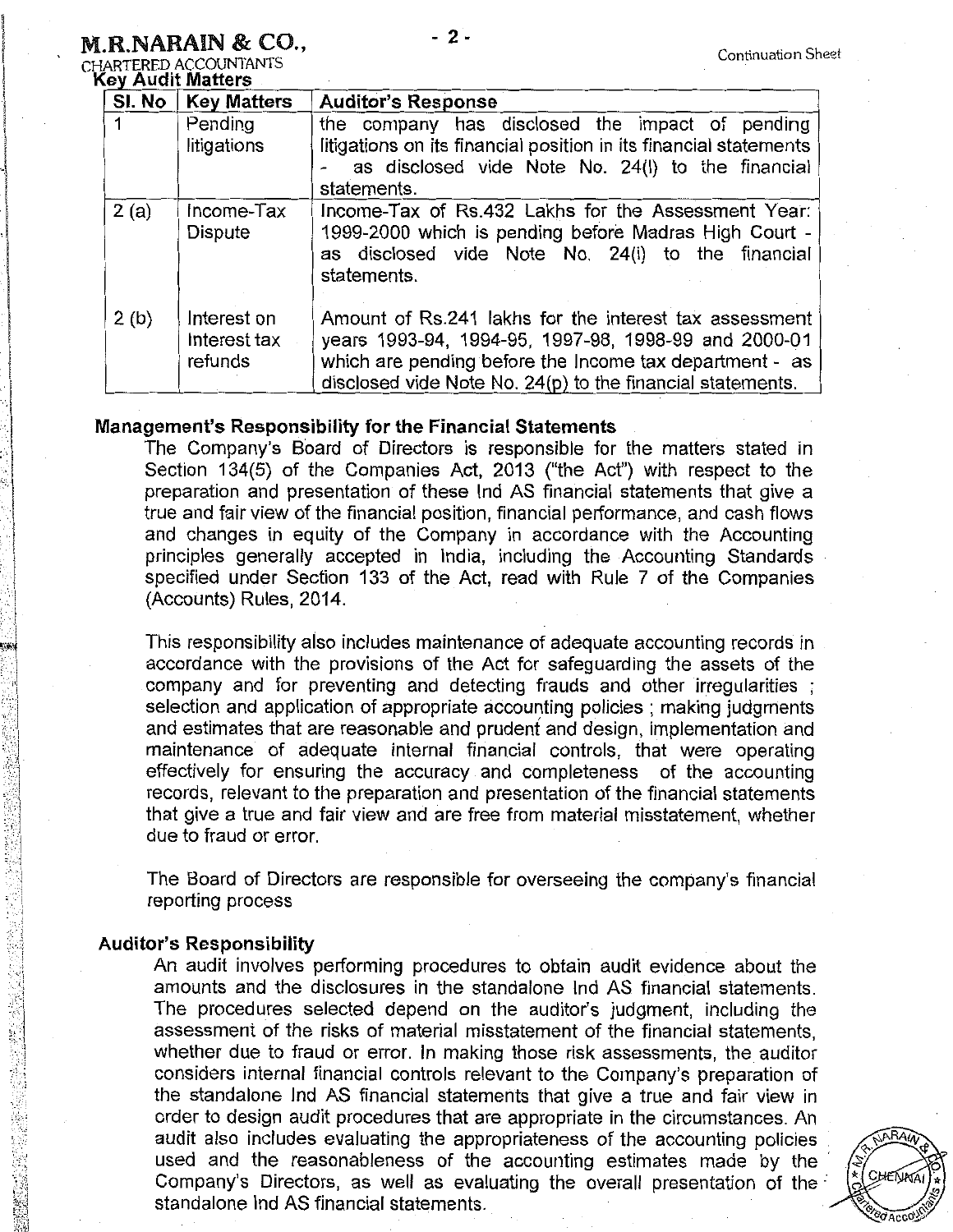~:

「このことの人があります」ということになっています。 このことには、このことには、このことには、このことには、このことには、このことには、このことには、このことには、このことには、このことには、このこ

We believe that the audit evidence we have obtained is sufficient and appropriate to provide a basis for our audit opinion on the standalone Ind AS financial statements.

As part of an audit in accordance with SAs, we exercise professional judgement and maintain professional skepticism throughout the audit. We also

- Identify and assess the risks of material misstatement of the standalone financial statements, whether due to fraud or error, design and perform audit procedures responsive to those risks, and obtain audit evidence that is sufficient and appropriate to provide a basis for our opinion. The risk of not detecting a material misstatement resulting from fraud is higher than for one resulting from error, as fraud may involve collusion, forgery, intentional omissions, misrepresentations, or the override of internal control.
- Obtain an understanding of internal financial controls relevant to the audit in order to design audit procedures that are appropriate in the circumstances. Under section 143(3)(i) of the act, we are also responsible for expressing our opinion on whether the Company has adequate internal financial controls system in place and the operating effectiveness of such controls. .
- Evaluate the appropriateness of accounting policies used and the reasonableness of accounting estimates and related disclosures made by management.
- Conclude on the appropriateness of management's use of the going concern basis of accounting and, based on the audit evidence obtained, whether a material uncertainty exists related to events or conditions that may cast significant doubt on the Company's ability to continue as a going concern. **If** we conclude that a material uncertainty exists, we are required to draw attention in our auditor's report to the related disclosures in the standalone financial. statements or, if such disclosures are inadequate, to modify our opinion. Our conclusions are based on the audit evidence obtained upto the date of our auditor's report. However, future events or conditions may cause the Company to cease to continue as a going concern,
- Evaluate the overall presentation, structure and content of the standalone financial statements, including the disclosures, and whether the standalone financial statements represent the underlying transactions and events in a manner that achieves fair presentation,

Materiality is the magnitude of misstatements in the standalone financial statements that, individually or in aggregate, makes it probably that the economic decisions of a reasonably knowledgeable user of the financial statements may be influenced, We consider quantitative materiality and qualitative factors in (i) planning the scope of our audit work and in evaluating the results of our work, and (ii) to evaluate the effect of any identified misstatements in the financial statements. .

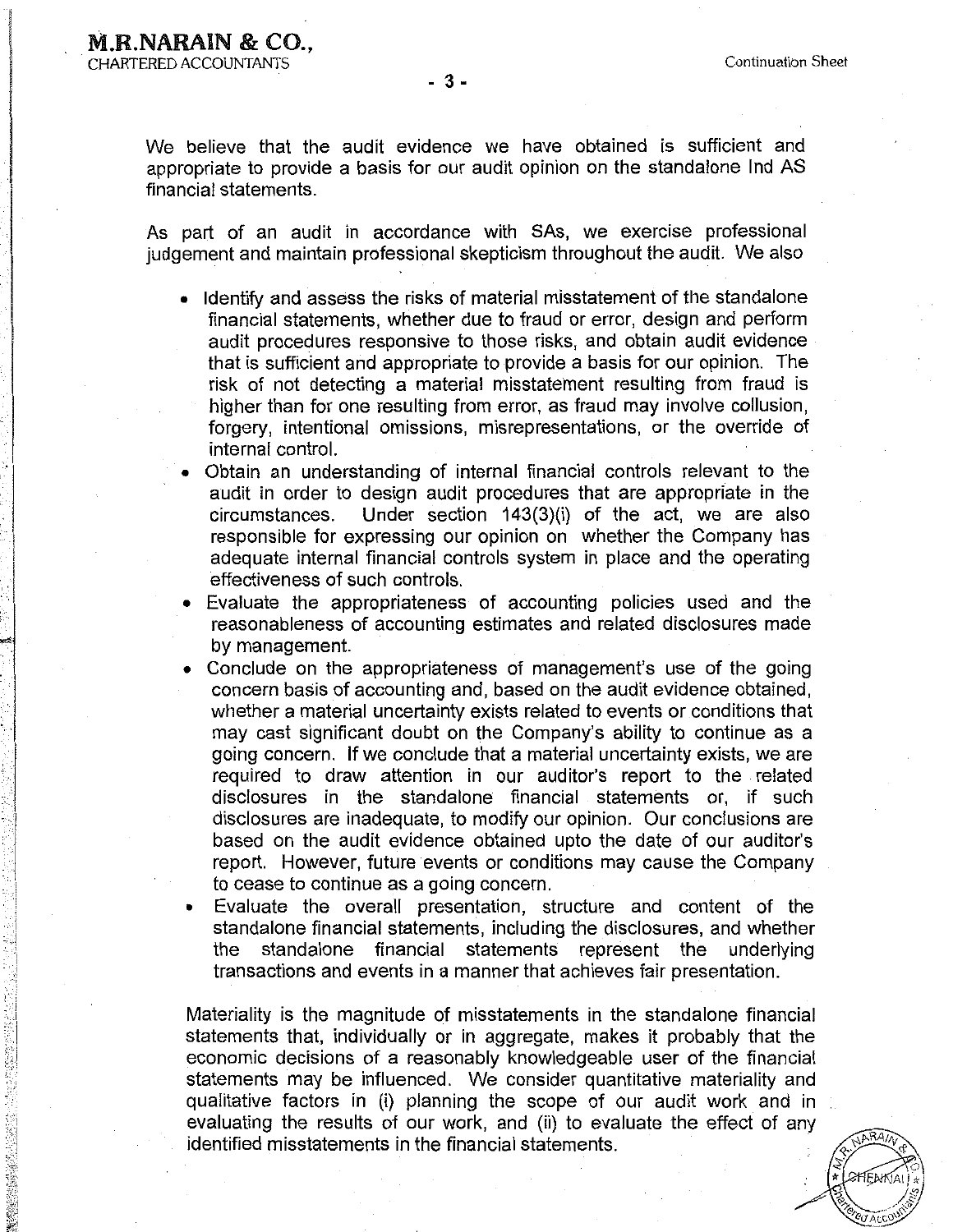$\cdot$  .

We communicate with those charged with governance regarding, among other matters, the planned scope and timing of the audit and significant audit findings, including any significant deficiencies in internal control that we identify during our audit.

We also provide those charged with governance with a statement that we have complied with relevant ethical requirements regarding independence, and to communicate with them all relationships and other matters that may reasonably be thought to bear on our independence, and where applicable, related safeguards.

From the matters communicated with those charged with governance, we determine those matters that were of most significance in the audit of the standalone financial statements of the current period and are therefore the key audit matters. We describe these matters in our auditor's. report unless law or regulation precludes public disclosure about the matter or when, in extremely rare circumstances, we determine that a matter should not be communicated in our report because the adverse consequences of doing so would reasonably be expected to outweigh the public interest benefits of .such communication.

#### Report on other Legal and Regulatory Requirements

- 1. As required by the Companies (Auditor's Report) Order, 2016 ("the Order") issued by the Central Government in terms of Section 143 of the Act, we give in Annexure -A statement on the matters specified in paragraphs 3 and 4 of the Order. .
- 2) As required by section 143(5), we have included in the Annexure-B, a statement on the matters specified in the 'Directions' and in our opinion, no action is required to be taken thereon and there is no impact on the accounts and financial statements of the company.
- 3) As required by Section143(3) of the Act, we report that
	- a) We have obtained all the information and explanations which to the best of our knowledge and belief were necessary for the purposes of our audit.
	- b) In our opinion, proper books of account as required by law have been kept by the Company so far as it appears from our examination of those books.
	- c) The Balance Sheet, the Statement of Profit and Loss and the cash flow statement dealt with by this Report are in agreement with the books of account.
	- d) In our opinion, the aforesaid financial statements comply with the Accounting Standards specified under Section 133 of the Act, read with Rule 7 of the Companies (Accounts) Rules, 2014.
	- e) On the basis of the written representations received from the Directors as on 31st March, 2020 taken on record by the Board of Directors, none of the Directors is disqualified as on 31<sup>st</sup> March, 2020 from being appointed as a Director in terms of Section 164(2) of the Act.

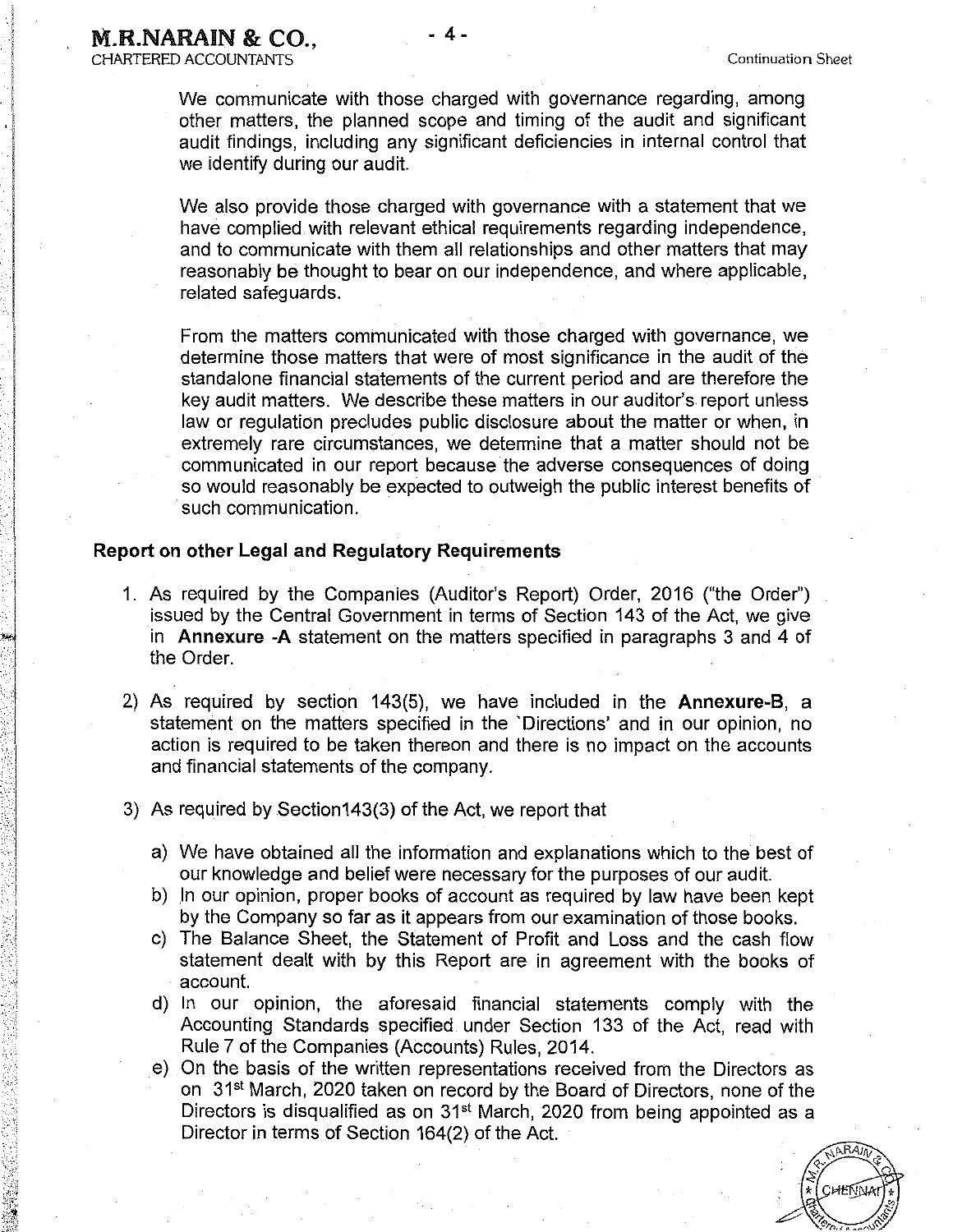- f) With respect to the adequacy of the internal financial controls over financial reporting of the Company and the operating effectiveness of such controls, refer to our separate report in **"Annexure** C"; and
- g) With respect to the other matters to be included in the Auditors' Report in accordance with Rule 11 of the Companies (Audit and Auditors) Rules, 2014, in our opinion and to the best of our information and according to the explanations given to us:
	- i) the company has disclosed the impact of pending litigations on its financial position in its financial statements vide Note No.24(i & I) to the financial statements. .
	- ii) the Company has made provision, as required under the applicable law or accounting standards, for material foreseeable losses, if any, on longterm contracts including derivative contracts  $-$  Refer Note No.24(a) to the financial statements.
	- iii) there are no amounts which are required to be transferred to the Investor Education and Protection Fund by the Company subject to Note No. 24(k) to the financial statements.

Chartered Accountants Firm Regn. No.002330S **RAI CHENNA** (M.Prabakar)

Place: Chennai Date : *11/06/2020*

**M.R.NARAIN &** CO.,

., .

**Partner** Membership No.201987 **UDIN: 20201987AAAACJ7824**

for M.R.Narain & Co.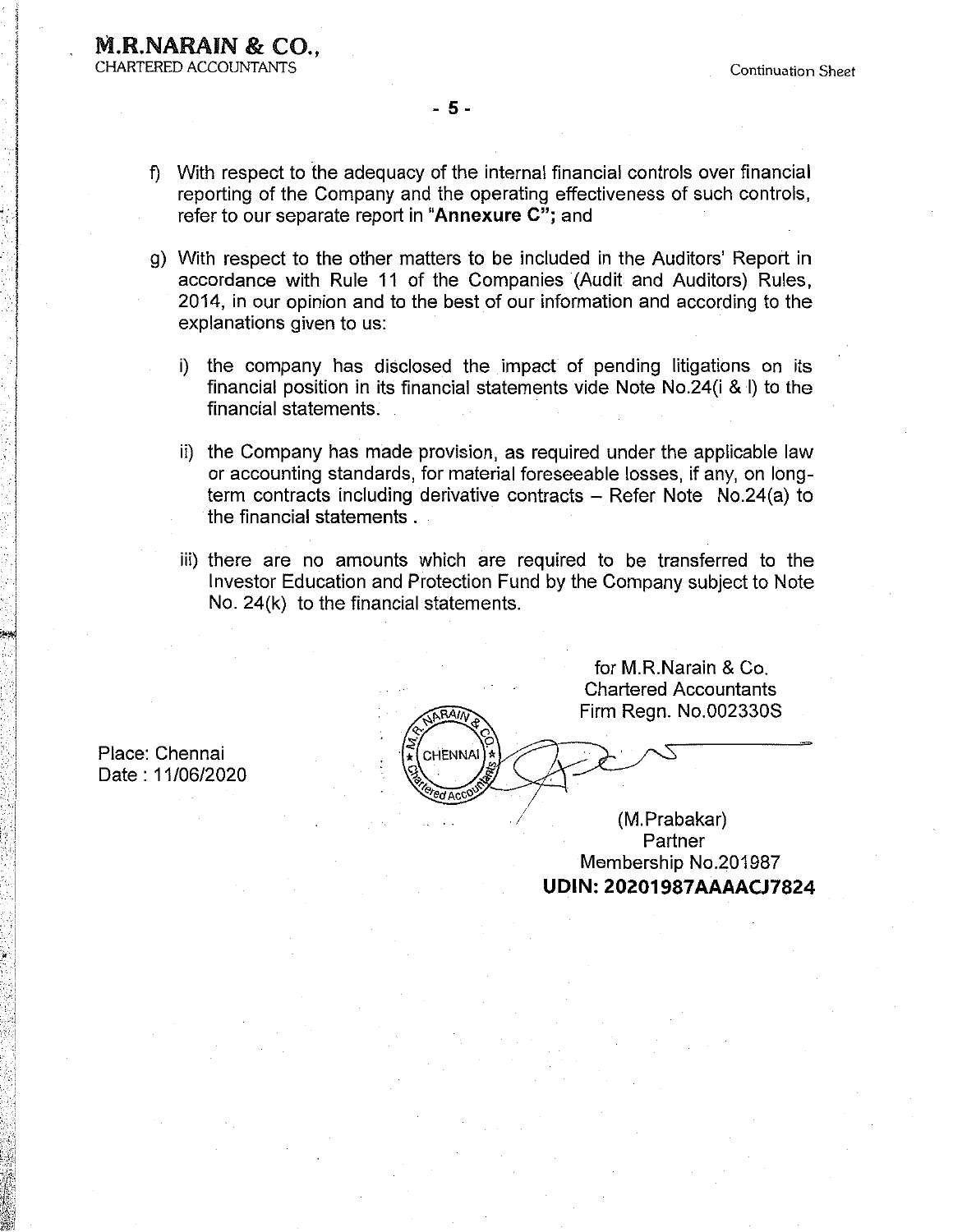#### **ANNEXURE** 'A' **TO THE INDEPENDENT AUDITOR'S REPORT DATED** *11/06/2020*

The Annexure referred to in Independent Auditors' Report to the members of the Company on the financial statements for the year ended 31st March 2020.

We report that:-

 $\mathbb{R}^2$ 

- i) The Company has maintained proper records showing full particulars including quantitative details and situation of fixed assets. These fixed assets have been physically verified by the management at reasonable intervals and no material discrepancies were noticed on such verification. There is no immovable property held in the name of company.
- ii) The company is a service company, primarily rendering financial services. Thus paragraph 3(ii) of the Order on' Inventory' is not applicable to the Company.
- iii) The Company has not granted any loan to Companies, Firms or Limited Liability Partnership or other parties covered in Register maintained under Sec.189 of the Companies Act.
- iv) There is no loans, investments, guarantees, and security attracting provisions of section 185 and 186 of the Companies Act, 2013.
- v) The company has now stopped accepting deposits from the public. It has repaid all the deposits accepted in compliance with the provisions of the Companies Act, 1956 and the rules framed and directions issued by the National Housing Bank (NHB), except RS.6.33 Lakhs. This amount represents the deposit matured but withheld as Central Bureau of Investigation, Anti-Corruption Branch, Shastri Bhavan, Chennai, has given direction not to release till the disposal of the pending cases.
- vi) The Central Government has not prescribed the maintenance of any cost records under Sec.148(1) of the Companies Act 2013, for any of the services rendered by the Company.
- vii) a) According the information and explanation given to us and on the basis of our examination of the records of the Company, there were no dues towards undisputed statutory dues including provident fund, employees' state insurance, income-tax, sales tax, service tax, duty of customs, duty of excise, value added tax, cess and any other statutory dues to the appropriate authorities and if not, the extent of the arrears of outstanding statutory dues as on the last day of the financial year concerned for a period of more than six months from the date they became payable.

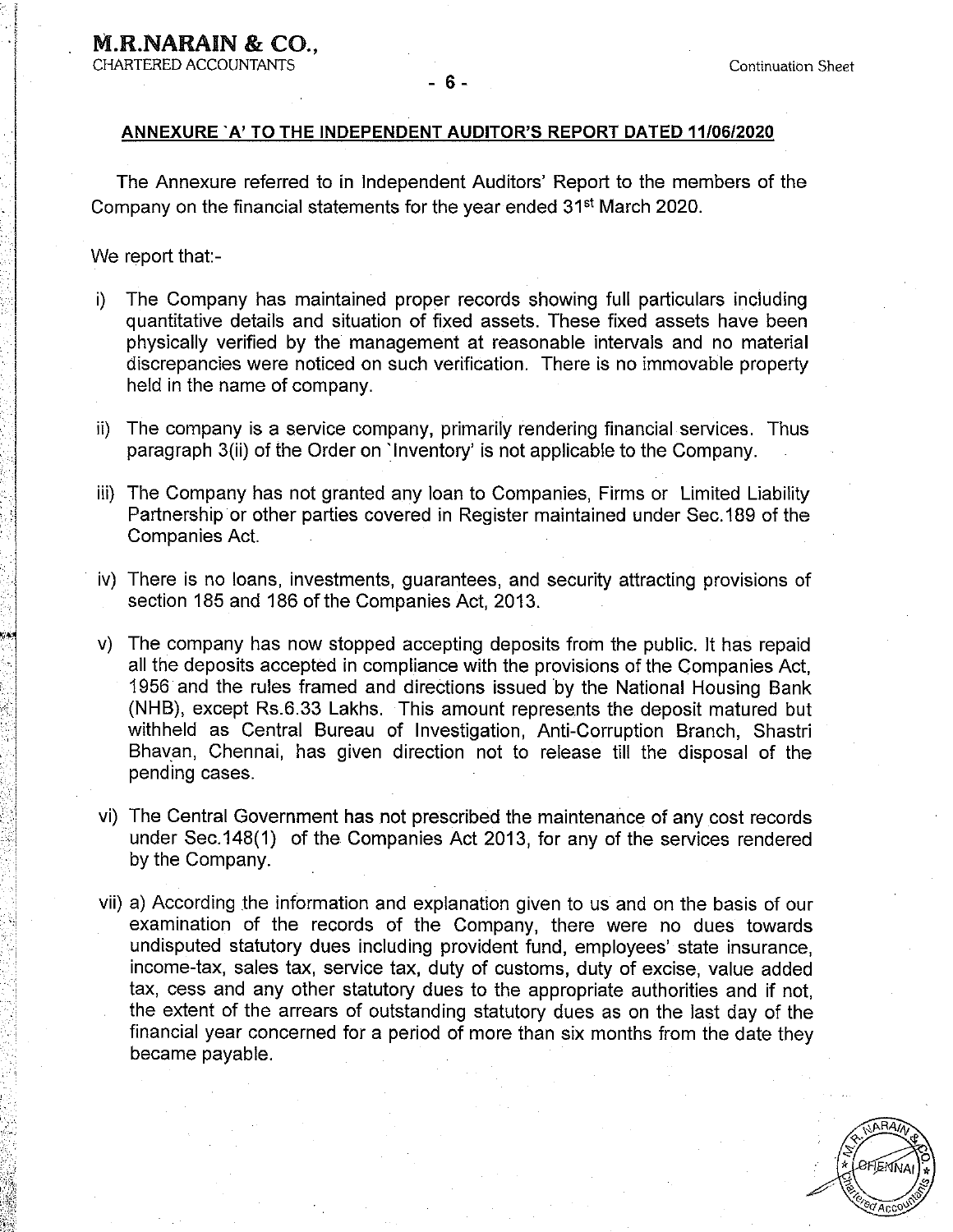,! , !

···1-, '. i

b) According to information and explanation given to us, there are no material dues of duty of customs which have not been deposited with the appropriate authorities on account of any dispute. However, according to information and explanations given to us, the following dues of income-tax have not been deposited by the company on account of dispute:-

- Income-Tax of Rs,432 Lakhs for the Assessment Year: 1999-2000 which is pending before Madras High Court.
- viii) The Term Loans from Indian Bank including interest accumulated thereon outstanding as on 31/03/2017 is converted into Funded Interest Term Loan (FITL) with NIL interest from *01/04/2017* and then to convert FITL into Compulsorily Convertible Preference Shares (CCPS) vide FILT agreement executed on *20/01/2018.* However, the subject matter of conversion of CCPS is pending.
- ix) The company did not raise any money by way of initial public offer or further public offer (including debt instruments) and term loans during the year. Accordingly, paragraph 3(ix) of the Order is not applicable.
- x) According to the information and explanations given to us, no material fraud by the Company or on the Company by its officers or employees has been noticed or reported during the course of our audit.
- xi) According to the information and explanations given to us and based on our examination of the records of the Company, the Company has not paid managerial remuneration and therefore compliance in accordance with the requisite approvals mandated by the provisions of section 197 read with Schedule V to the Act does not arise.
- xii) In our opinion and according to the information and explanations given to us, the Company is not a Nidhi company. Accordingly, paragraph 3(xii) of the Order is not applicable.
- xiii)According to the information and explanations given to us and based on our examination of the records of the Company, transactions with related parties are in compliance with sections 177 and 188 of the Act where applicable and details of such transactions have been disclosed in the financial statements as required by the applicable accounting standards.
- xiv)According to the information and explanations given to us and based on our examination of the, records of the Company, the Company has not made any preferential allotment or private allotment of shares or fully or partly convertible debentures during the year.

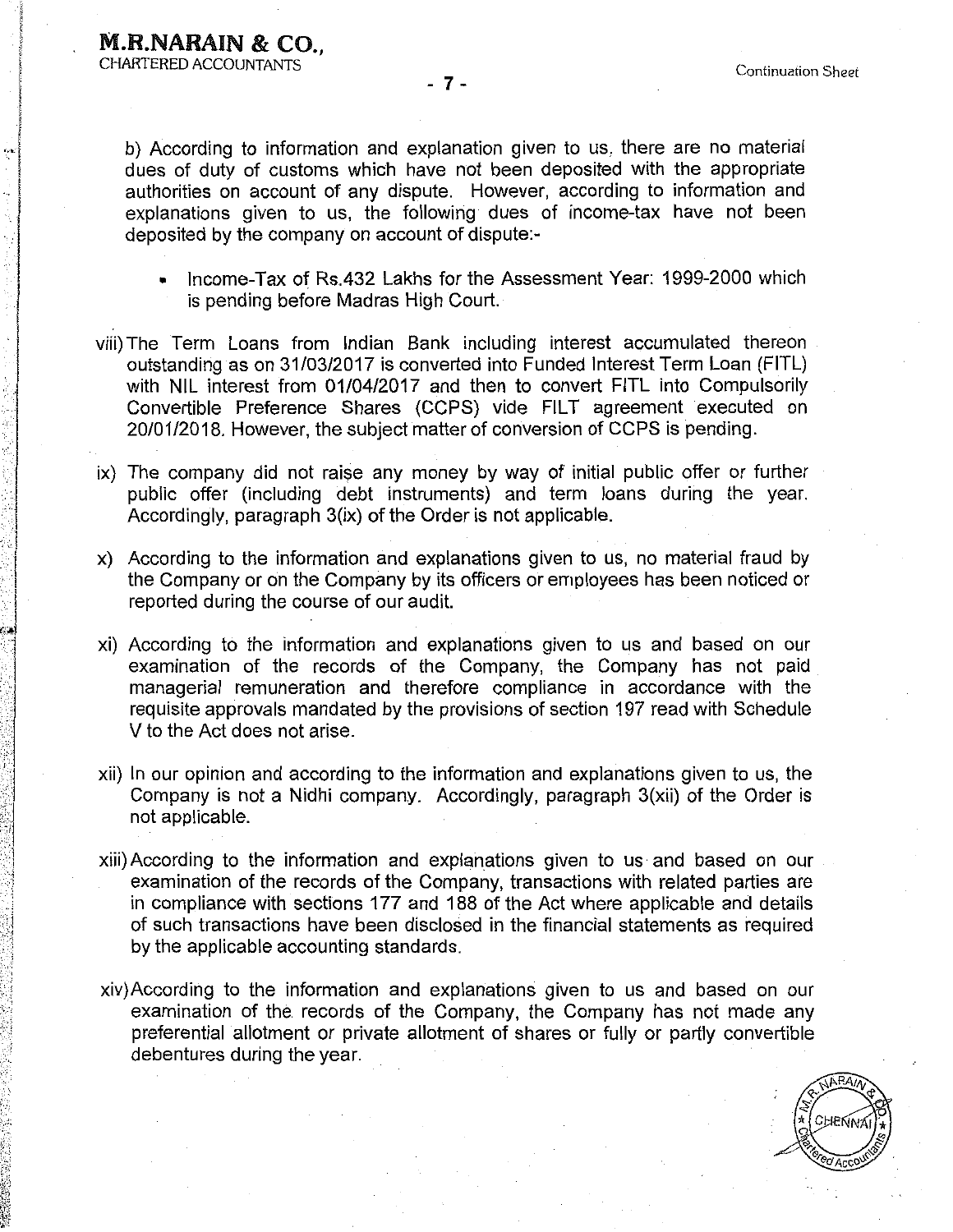M.R.NARAIN & CO., CHARTERED ACCOUNTANTS

- 1

 $\;$ 

- 8 -

- xv) According to the information and explanations given to us and based on our examination of the records of the Company, it has not entered into non-cash transactions with directors or persons connected with them. Accordingly, paragraph 3(xv) of the Order is not applicable.
- xvi)The Company is engaged in housing finance under National Housing Bank and falling under exempted category of RBI Act. Therefore, the company is not required to be registered under Section 45-IA of the Reserve Bank of India Act, 1934.

for M.R.Narain & Co. **Chartered Accountants** Firm Regn. NO.002330S

Place: Chennai Date: *11/06/2020*

 $-$ **CHENN** (M.Prabakar)

Partner Membership NO.2019B? **UDIN: 20201987 AAAACJ7824**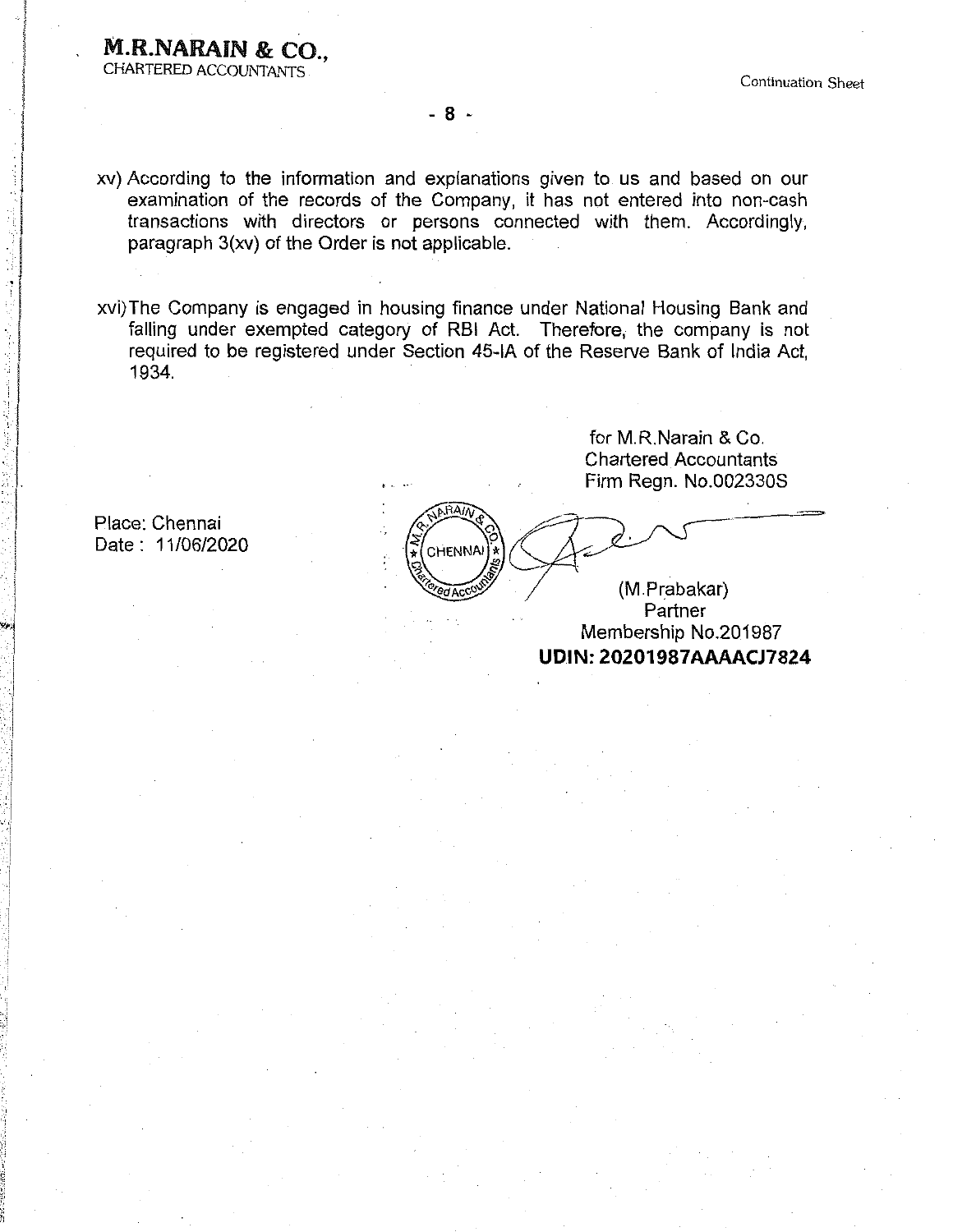## **ANNEXURE** '8' **TO THE INDEPENDENT AUDITOR'S REPORT DATED** *11/06/2020*

# **On the statement** of the **matters specified in the directions of Comptroller and Auditing General of India.**

- . 1) According to the information and explanations given to us, there are no free hold and leaseholder land in the books of account of the company and reporting requirement does not arise.
- 2) According to the information and explanations given to us, during the year under audit, the company has made Bad debts written off debts of its loans/ interest amounting to Rs.3,57,18,334/-
- 3) As the Company is falling under financial service, the requirement of maintenance of records for inventory does not arise. According to the information and explanations given to us, no assets have been received as gift *1* grant from Government or other authorities.

for M.R.Narain & Co. Chartered Accountants Firm Regn. NO.002330S

Place: Chennai Date: *11/06/2020*

:',

 $\mathbf{r}$  $\cdot$ 

~.*-, r-.»* ".:

CHENI (M.Prabakar)

**Partner** Membership No.201987 **UDIN: 20201987 AAAACJ7824**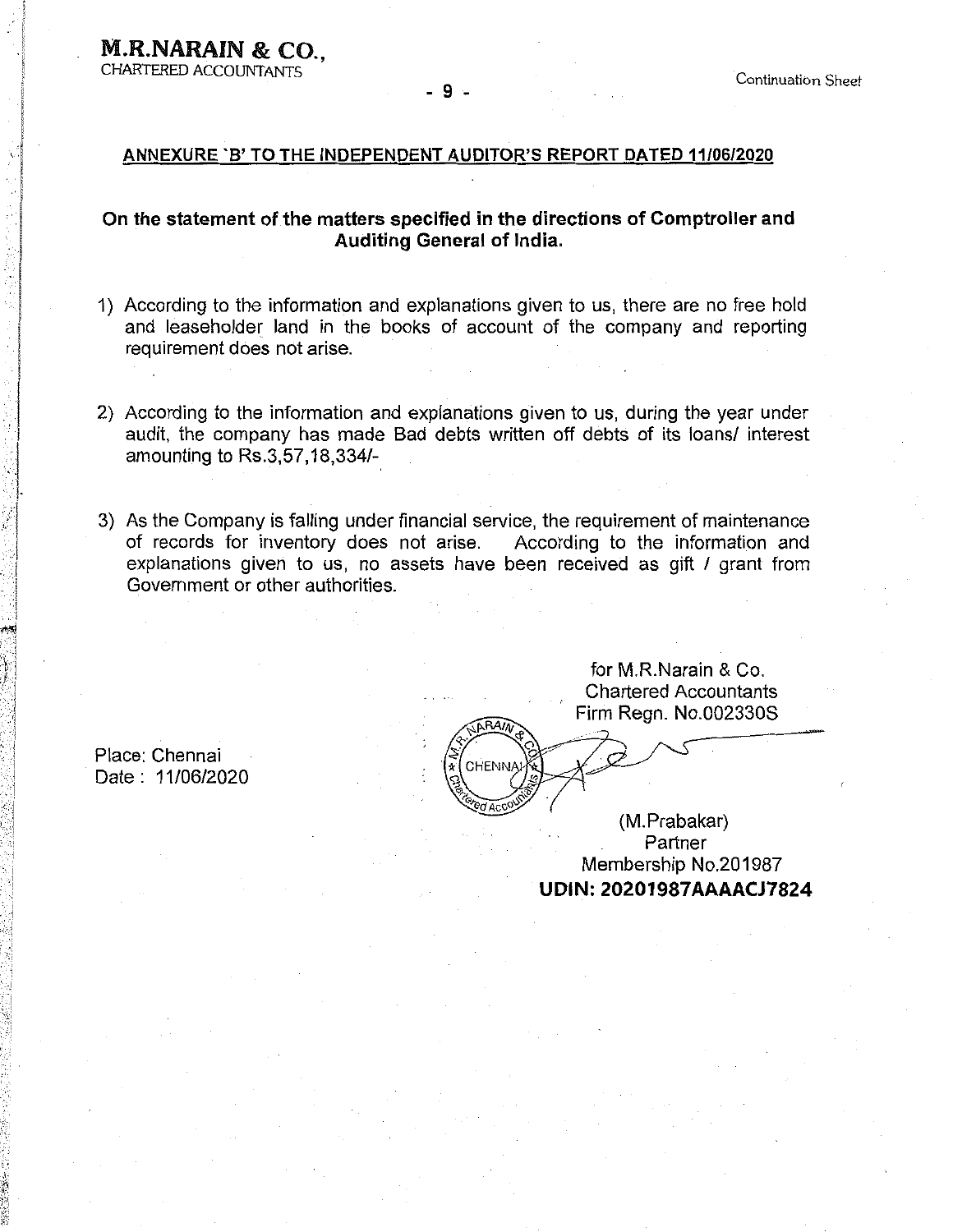$\mathcal{R}$  , and the set

 $\ddot{z}$ 

*.:*

I

CHENNA

#### .ANNEXURE 'C' TO THE INDEPENDENT AUDITOR'S REPORT DATED *11/06/2020*

- 10 -

Report on the Internal Financial Controls under Clause (i) of Sub-section 3 of Section 143 of the Companies Act, 2013 ("the Act").

. We have audited the internal financial controls over financial reporting of Ind Bank Housing Limited ("the Company") as of 31st March 2020 in conjunction with our audit of the financial statements of the Company for the year ended on that date.

#### Management's Responsibility for the Financial Statements

The Company's Management is responsible for establishing and maintaining internal financial controls based on the internal control over financial reporting criteria established by the Company considering the essential components of internal control stated in the Guidance Note on Audit of Internal Financial Controls over Financial Reporting issued by the Institute of Chartered Accountants of India CICAI'). These responsibilities include the design, implementation and maintenance of adequate internal financial controls that were operating effectively for ensuring the orderly and efficient conduct of its business, including adherence to company's policies, the safeguarding of its assets, the prevention and detection of frauds and errors, the accuracy and completeness of the accounting records, and the timely preparation of reliable financial information, as required under the Companies Act, 2013.

#### Auditor's Responsibility

Our responsibility is to express an opinion on the Company's internal financial controls over financial reporting based on our audit. We conducted our audit in accordance with the Guidance Note on Audit of Internal Financial Controls over Financial Reporting (the "Guidance Note") and the Standards on Auditing, issued by . ICAI and deemed to be prescribed under Section 143(10) of the Companies Act, 2013, to the extent applicable to an audit of internal financial controls, both applicable to an audit of Internal Financial Controls and, both issued by the Institute of Chartered Accountants of India. Those Standards and the Guidance Note require that we comply with ethical requirements and plan and perform the audit to obtain reasonable assurance about whether adequate internal financial controls over financial reporting was established and maintained and if such controls operated effectively in all material respects. Our audit involves performing procedures to obtain audit evidence about the adequacy of the internal financial controls system over financial reporting and their operating effectiveness. Our audit of internal financial controls over financial reporting included obtaining an understanding of internal financial. controls over financial reporting. assessing the risk that a material weakness exists, and testing and evaluating the design and operating effectiveness of internal control based on the assessed risk. The procedures selected depend on the auditor's judgement, including the assessment of the risks of material misstatement of the financial statements, whether due to fraud or error.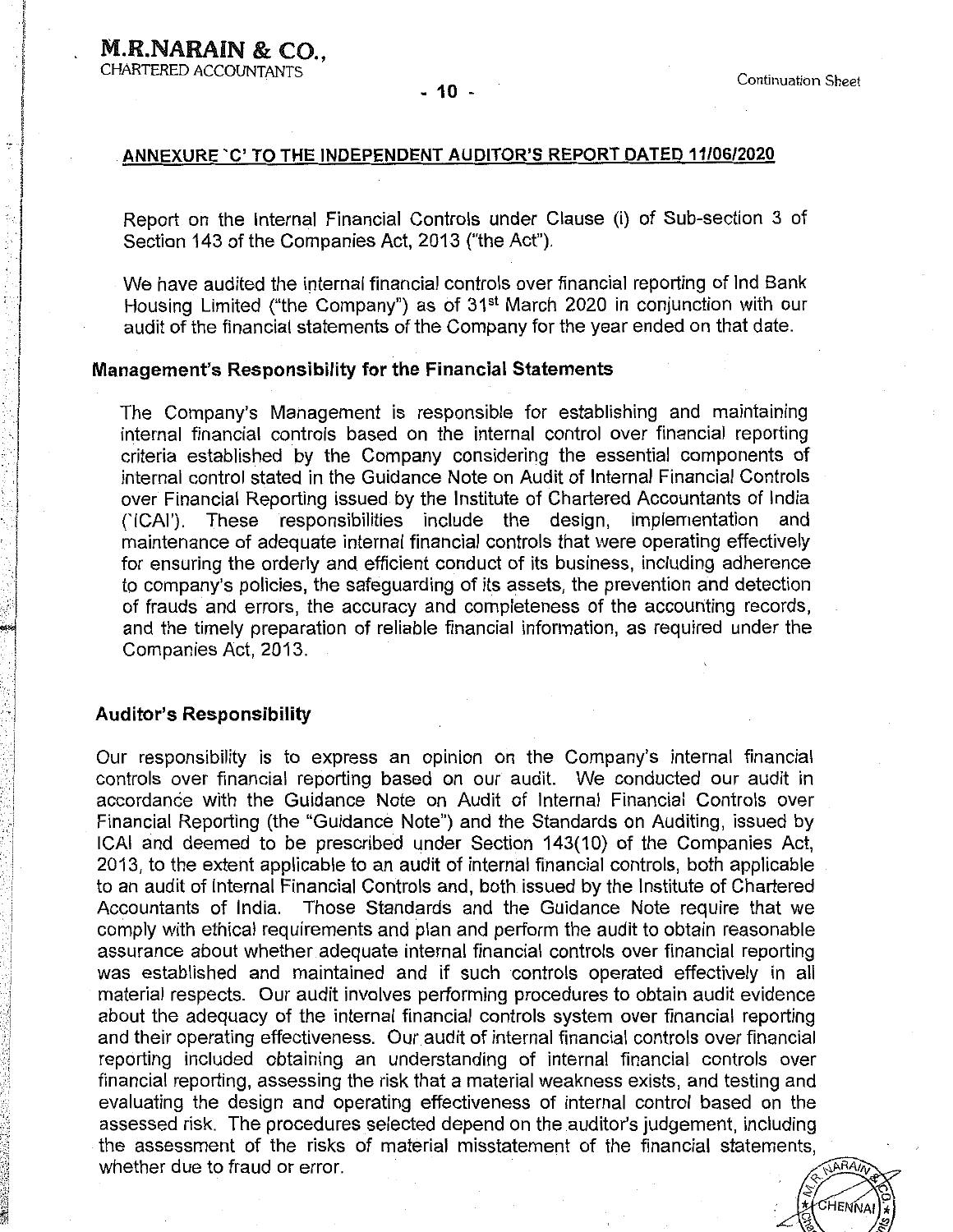We believe that the audit evidence we have obtained is sufficient and appropriate to provide a basis for our audit opinion on the Company's internal financial controls system over financial reporting.

A company's internal financial control over financial reporting is a process designed to provide reasonable assurance regarding the reliability of financial reporting and the preparation of financial statements for external purposes in accordance with generally accepted accounting principles. A company's internal financial control over financial reporting includes those policies and procedures that (1) pertain to the maintenance of records that, in reasonable detail, accurately and fairly reflect the transactions and dispositions of the assets of the company; (2) provide reasonable assurance that transactions are recorded as necessary to permit preparation of financial statements in accordance with generally accepted accounting principles, and that receipts and expenditures of the company are being made only in accordance with authorisations of management and directions of the company; and (3) provide reasonable assurance regarding prevention or timely detection of unauthorized acquisition, use or disposition of the Company's assets that could have a material effect on the financial statements.

## **Inherent Limitations of Internal Financial Controls over Financial Reporting**

Because of the inherent limitations of internal financial controls over financial reporting, including the possibility of collusion or improper management override of controls, material misstatements due to error or fraud may occur and not be detected. Also, projections of any evaluation of the internal financial controls over financial reporting to future periods are subject to the risk that the internal financial control over financial reporting may become inadequate because of changes in conditions, or that the degree of compliance with the policies or procedures may deteriorate.

## **Opinion**

 $\cdot$   $\cdot$ 

:.;. *.,i"*

'" ','.

According to the information and explanations given to us, the Company has not established its internal financial control over financial reporting on criteria based on or considering the essential components of internal control stated in the Guidance Note on Audit of Internal Financial Controls Over Financial Reporting issued by the Institute of Chartered Accountants of India.

Moreover, it is informed that the company is incurring expenses only for its day to day operations after obtaining approval from the Managing Director such as salary and other statutory expenses as it is engaged only in recovery of existing housing loans. Control over its financial transactions are commensurate with its level of operations.

*In our opinion, the fundamental requirement of effective internal control is* a *process effected by people that supports the organization in several ways, enabling it to provide reasonable assurance regarding risk and to assist in the achievement* of *objectives. The company being smaller, less complex and have less formal documentation regarding the operation of its controls. However,* we *applied testing controls through inquiry combined with other procedures, such* as *observation* of *activities, inspection* of *Jessformal documentation, or performance of certain controls to provide sufficient evidence about whether the control is effective.*

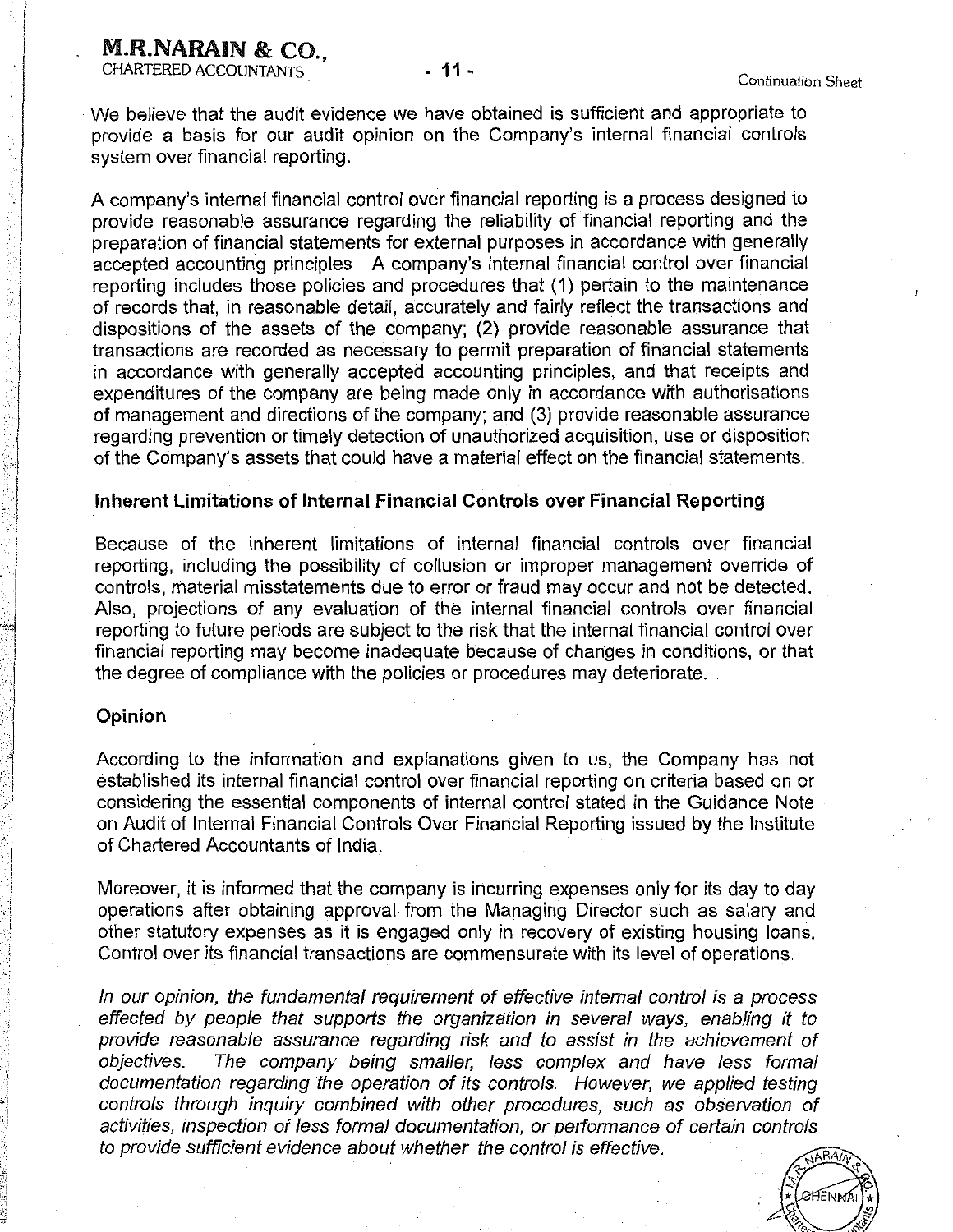We believe that the audit evidence we have obtained is sufficient and appropriate to provide a basis for our audit opinion on the Company's internal financial controls systems over financial reporting.

We have considered the disclaimer reported above in determining the nature, timing and extent of audit tests applied in our audit of the standalone financial statements of the company, and the disclaimer does not affect our opinion on the standalone financial statements of the Company.

In our opinion, the Company has, in all material respects, an adequate internal financial control system over financial reportinq and such internal financial controls over financial reporting were operating effectively as at 31st March 2020.

> for M.R.Narain & Co. Chartered Accountants Firm Regn. NO.002330S

Place: Chennai Date: *11/06/2020*

**M.R.NARAIN &** CO., CHARTERED ACCOUNTANTS

:.j

 $\mathbf{I}$ 

 $\cdot$   $\cdot$ :, .

**CHENN** 

(M.Prabakar) Partner Membership N0201987 **UDIN: 20201987 AAAACJ7824**